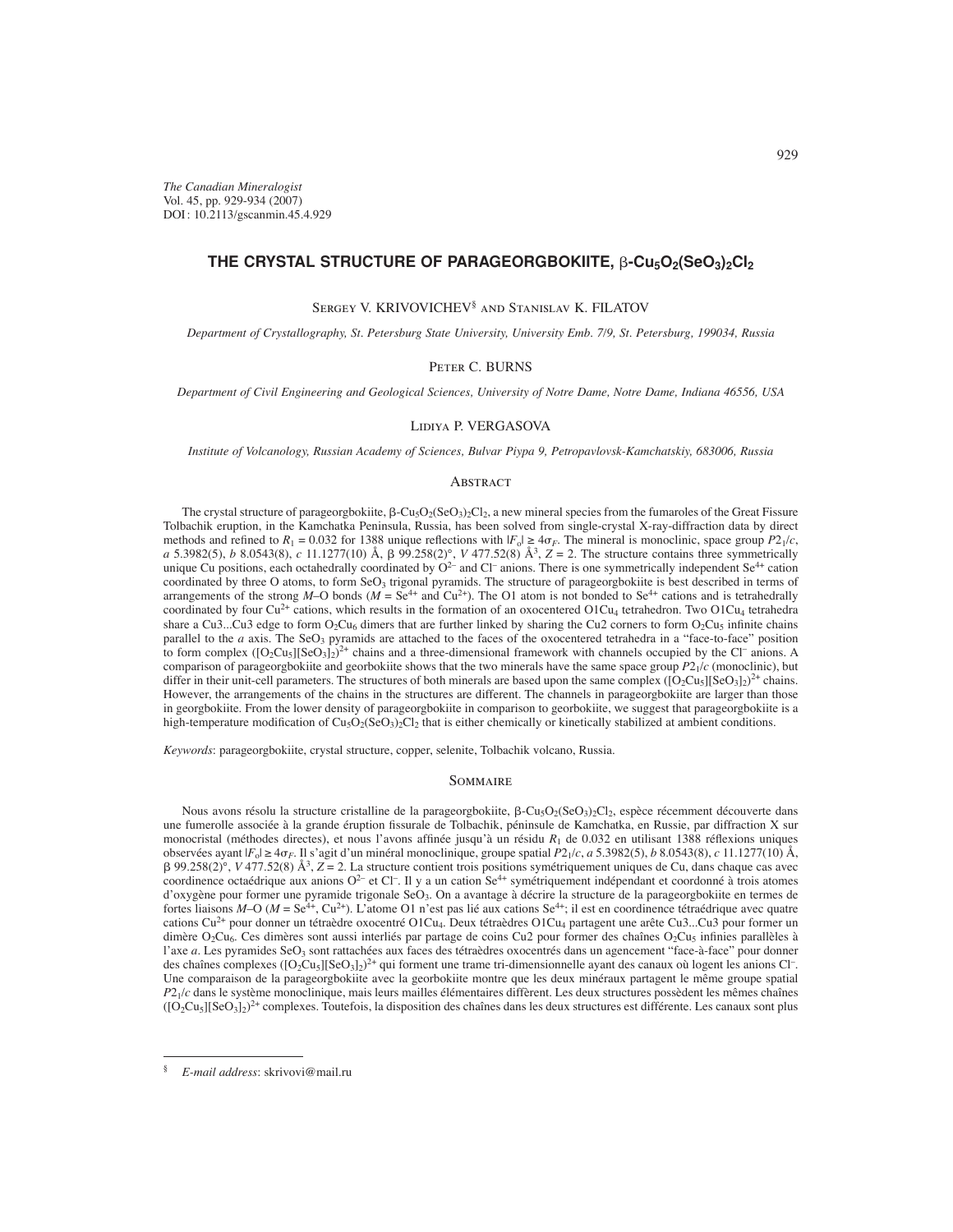volumineux dans la parageorgbokiite; ainsi, la densité plus faible de la parageorgbokiite fait penser que cette dernière serait la modification de Cu<sub>5</sub>O<sub>2</sub>(SeO<sub>3</sub>)<sub>2</sub>Cl<sub>2</sub> stable à une température plus élevée, et stabilisée aux conditions ambiantes pour des raisons soit chimiques, soit cinétiques.

(Traduit par la Rédaction)

*Mots-clés*: parageorgbokiite, structure cristalline, cuivre, sélénite, volcan Tolbachik, Russie.

#### **INTRODUCTION**

Parageorgbokiite,  $\beta$ -Cu<sub>5</sub>O<sub>2</sub>(SeO<sub>3</sub>)<sub>2</sub>Cl<sub>2</sub>, has recently been described by Vergasova *et al*. (2006) from the fumaroles of the Great fissure Tolbachik eruption, in the Kamchatka Peninsula, Russia. The mineral was found as green, transparent plates up to 0.1 mm in maximum dimension and in close intergrowths with cotunnite and other copper selenite chlorides: ilinskite, NaCu5O2(SeO3)2Cl3 (Vergasova *et al.* 1997), chloromenite, Cu<sub>9</sub>O<sub>2</sub>(SeO<sub>3</sub>)<sub>4</sub>Cl<sub>6</sub> (Vergasova *et al.* 1999b), burnsite, KCdCu<sub>7</sub>O<sub>2</sub>(SeO<sub>3</sub>)<sub>2</sub>Cl<sub>9</sub> (Krivovichev *et al.* 2002) and allochalcoselite,  $Cu<sup>+</sup>Cu<sup>2+</sup>5PbO<sub>2</sub>(SeO<sub>3</sub>)<sub>2</sub>Cl<sub>5</sub>$ (Vergasova *et al.* 2005). The initial chemical analysis indicated that the mineral has the formula  $Cu<sub>5</sub>O<sub>2</sub>(SeO<sub>3</sub>)<sub>2</sub>Cl<sub>2</sub>$ , identical to that of georgbokiite, a mineral that has also been described from the Tolbachik fumaroles (Vergasova *et al*. 1999a, Krivovichev *et al*. 1999a). However, parageorgbokiite crystals are green and show pleochroism in green hues, whereas georgbokiite grains are invariably dark brown to black. A determination of the crystal structure of the green mineral indicated that, indeed, its chemical formula is  $Cu<sub>5</sub>O<sub>2</sub>(SeO<sub>3</sub>)<sub>2</sub>Cl<sub>2</sub>$ . However, the structure is different from that of georgbokiite; thus these two minerals are dimorphs. Consequently, the new mineral was named parageorgbokiite in order to emphasize its relation to georgbokiite (Vergasova *et al*. 2006). The purpose of the present paper is to report details of the crystal structure of parageorgbokiite as well as to compare it to that of georgbokiite.

TABLE 1. CRYSTALLOGRAPHIC DATA AND REFINEMENT PARAMETERS FOR PARAGEORGBOKHTE

| $a(\lambda)$             | 5.3982(5)   | Crystał size (mm)                                                 | $0.06 \times 0.04 \times 0.02$ |
|--------------------------|-------------|-------------------------------------------------------------------|--------------------------------|
| b(A)                     | 8.0543(8)   | Radiation                                                         | MoKa                           |
| c(A)                     | 11.1277(10) | $2\theta_{\text{max}}$ (°)                                        | 68.99                          |
| $\beta$ (°)              | 99.258(2)   | Total reflections                                                 | 5207                           |
| $V(\AA^3)$               | 477.52(8)   | Unique reflections                                                | 1957                           |
| Space group              | $P2$ ,/ $c$ | Unique $ F_n  \ge 4\sigma_F$                                      | 1388                           |
| $F_{\rm con}$            | 622         | $R_{1}$                                                           | 0.032                          |
| $m$ (cm <sup>-1</sup> )  | 191.56      | wR.                                                               | 0.062                          |
| Z                        |             | S                                                                 | 0.680                          |
| $D_{\text{obs}}(q/cm^3)$ | 4.69        | $r_{\text{max}}$ , $r_{\text{min}}$ ( $e^{\gamma}$ $\rm{\AA}^3$ ) | $1.47, -2.74$                  |

Note:  $R_1 = \sum_{i=1}^n |F_{i}| + |F_{i}| + \sum_{i=1}^n |F_{i}|$ ;  $wR_2 = {\sum [w(F_{i-1}^2 - F_{i-1}^2)^2] + \sum [w(F_{i-1}^2)^2]}$ 

#### **EXPERIMENTAL**

The crystal of parageorgbokiite used in this study was taken from the holotype specimen described by Vergasova *et al*. (2006). It was mounted on a Bruker three-circle X-ray diffractometer operated at 50 kV and 40 mA and equipped with a SMART APEX CCD area detector. More than a hemisphere of data was collected using monochromatic  $M \circ K \propto X$ -radiation, with frame widths of  $0.3^\circ$  in  $\omega$ , and with 60 s spent counting for each frame. The unit-cell parameters (Table 1) were refined using least-squares techniques. The intensity data were integrated and corrected for Lorentz, polarization, and background effects using the Bruker program saint. The absorption correction was done with a semiempirical pseudo- $\Psi$ -scan method by modeling the crystal as an ellipsoid.

The Bruker SHELXTL Version 5 system of programs was used for determination and refinement of the crystal structure. The structure was solved by direct methods and refined to an  $R_1$  value of 0.032, calculated for the 1388 unique observed  $(|F_0| \ge 4\sigma_F)$  reflections (see Table 1 for further details). Final atomic coordinates and anisotropic displacement parameters of the atoms are given in Table 2, selected interatomic distances are in Table 3. Table 4 provides a bond-valence analysis calculated using bond-valence parameters taken from Brese & O'Keeffe (1991). Calculated and observed structure-factors are available from the Depository of Unpublished Data on the MAC web site [document Parageorgbokiite CM45\_929].

#### **RESULTS**

*Cation coordination*

The structure of parageorgbokiite contains three symmetrically unique Cu positions, each of which is octahedrally coordinated by  $O^{2-}$  and Cl<sup>–</sup> anions (Fig. 1). As is typical for  $Cu^{2+}$  cations (Burns & Hawthorne 1995a, b), the Cu<sup>2+</sup> $\varphi_6$  octahedra ( $\varphi$ : O, Cl) are distorted owing to the Jahn–Teller effect (Jahn & Teller 1937): there are four short equatorial  $Cu$ - $\varphi$  bonds complemented by two long apical  $Cu-\varphi$  bonds. The Cu1 site is coordinated by three O and one Cl atoms forming a distorted square. The apical positions are occupied by O and Cl. The Cu2 atom has a planar coordination defined by four O atoms, complemented by two additional long Cu2–Cl bonds  $(3.194 \text{ Å})$ . The bond

w =1/[ $\sigma'(F_a^3) + (aP)^2 + bP_1^2$ , where  $P = (F_a^2 + 2F_a^2)/3$ ;<br> $S = \{ \sum [w(F_a^2 - F_c^2)] / (n - p) \}^{1/2}$ , where  $P = (F_a^2 + 2F_c^2)/3$ ;<br> $S = \{ \sum [w(F_a^2 - F_c^2)] / (n - p) \}^{1/2}$ , where n is the number of reflections and p is the number of refined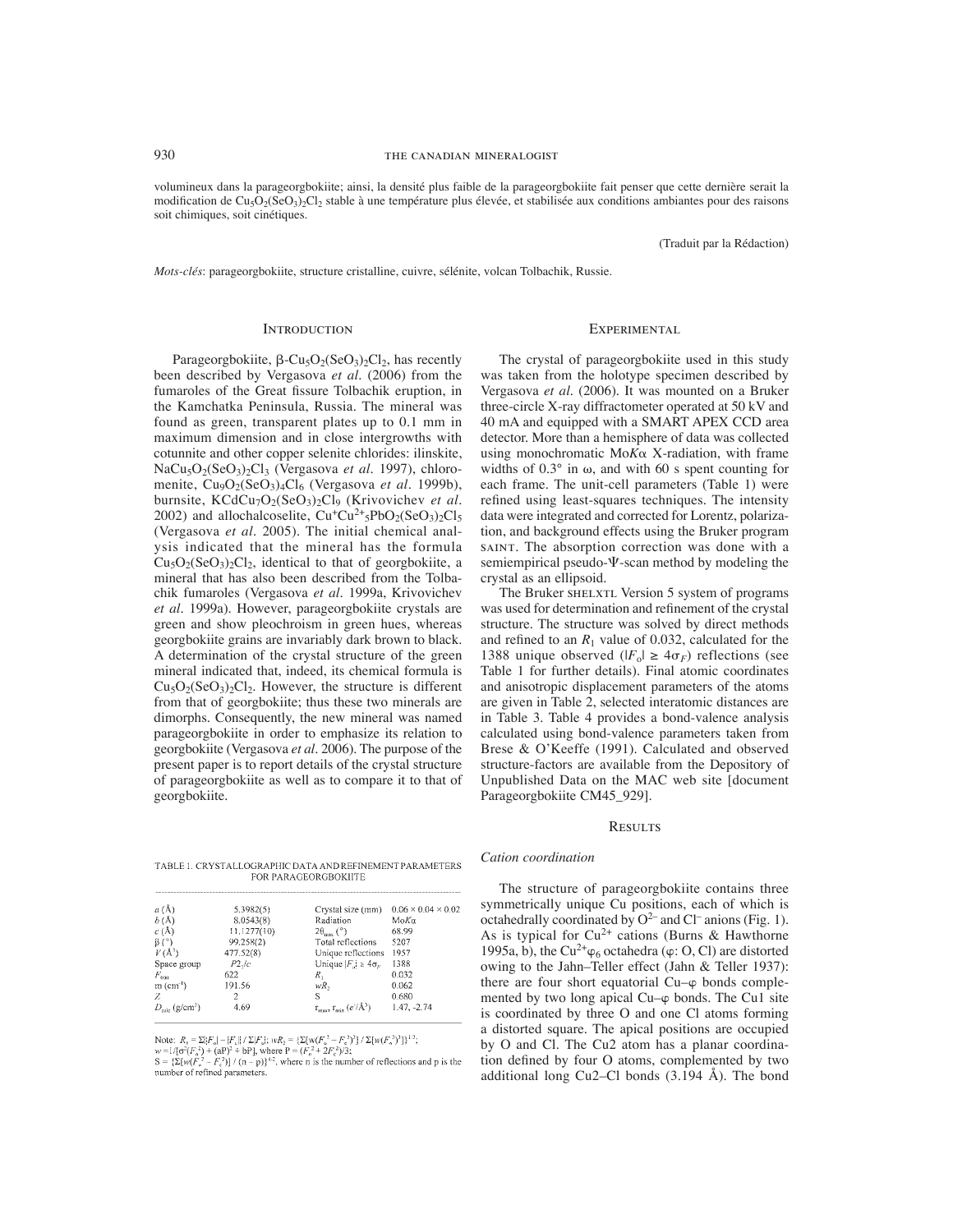| Atom | $\mathcal{X}$        |           |                                                           |                         |                         |           |                                                                                             | $U_{\scriptscriptstyle{1}}$ | $U_{12}$       |
|------|----------------------|-----------|-----------------------------------------------------------|-------------------------|-------------------------|-----------|---------------------------------------------------------------------------------------------|-----------------------------|----------------|
|      |                      |           | Cu1 0.52244(10) 0.20949(7) 0.38388(4) 0.0136(1) 0.0163(3) |                         | 0.0145(3)               | 0.0108(2) | $-0.0029(2)$                                                                                | 0.0044(2)                   | $-0.0039(2)$   |
| Cu20 |                      |           | 扬                                                         | $0.0126(2)$ $0.0096(3)$ | 0.0174(4)               | 0.0107(3) | $-0.0010(3)$                                                                                | 0.0020(3)                   | $-0.0025(3)$   |
|      |                      |           | Cu3 0.47613(10) 0.57640(6) 0.38012(4) 0.0116(1) 0.0128(2) |                         | 0.0133(3)               | 0.0094(2) | 0.0012(2)                                                                                   | 0.0034(2)                   | 0.00218(19)    |
|      | Se 0.13167(8)        |           | 0.90880(5) 0.28438(4) 0.0108(1) 0.0117(2)                 |                         | 0.0123(2)               | 0.0090(2) | 0.0003(1)                                                                                   | 0.0033(2)                   | $-0.00031(15)$ |
| CI   | 0.7221(2)            | 0.8513(1) | $0.47423(9)$ $0.0197(2)$ $0.0215(5)$                      |                         | $0.0244(6)$ $0.0149(5)$ |           | $-0.0016(4)$                                                                                | 0.0076(4)                   | $-0.0057(4)$   |
|      | $Q1 \quad 0.6724(5)$ | 0.3980(3) | 0.4729(2)                                                 |                         |                         |           | $0.0108(6)$ $0.0102(13)$ $0.0138(14)$ $0.0088(12)$ $-0.0005(10)$ $0.0030(11)$ $-0.0010(11)$ |                             |                |
|      | $O2 \quad 0.3464(6)$ | 0.0584(4) | 0.2599(3)                                                 |                         |                         |           | $0.0153(6)$ $0.0184(16)$ $0.0175(15)$ $0.0114(13)$ $-0.0045(11)$ $0.0063(12)$ $-0.0089(12)$ |                             |                |
|      | $O3 \quad 0.2846(6)$ | 0.7324(4) | 0.2511(2)                                                 |                         |                         |           | $0.0135(6)$ $0.0171(15)$ $0.0125(14)$ $0.0114(13)$ $0.0047(11)$ $0.0035(12)$ $0.0051(11)$   |                             |                |
|      | $O4 - 0.0834(6)$     | 0.9311(4) | 0.1590(3)                                                 |                         |                         |           | 0.0151(6) 0.0119(14) 0.0221(17) 0.0118(13) 0.0051(12) 0.0036(12) 0.0006(12)                 |                             |                |

TABLE 2. COORDINATES AND DISPLACEMENT PARAMETERS OF ATOMS IN PARAGEORGBOKlITE



FIG. 1. The coordination of  $Cu^{2+}$  cations in the structure of parageorgbokiite. Ellipsoids are drawn at 50% probability level.

#### TABLE 3. SELECTED BOND-LENGTHS (Al IN THE STRUCTURE OF PARAGEORGBOKIITE

| $Cu$ ]- $O$ ] | 1.919(3)              | $Cu3-O1$              | 1.945(3) |
|---------------|-----------------------|-----------------------|----------|
| $Cu1-O2$      | 1,966(3)              | $Cu3-O2$              | 1.961(3) |
| $Cu1-03$      | 1.970(3)              | $Cu3-O1$              | 1.975(3) |
| $Cu1-C1$      | 2.268(1)              | $Cu3-O3$              | 2.056(3) |
| $Ca1-O4$      | 2.944(3)              | $Cu3-O4$              | 2,399(3) |
| $Cu1-CI$      | 3.185(1)              | $Cu3-C1$              | 2.704(1) |
| $<$ Cul-m     | 2,375                 | $\leq$ Cu3- $\varphi$ | 2.173    |
| $Cu2-O1$      | $1.929(3)$ 2x         | SeO4                  | 1.675(3) |
| $Cu2-O4$      | $1.974(3) - 2 \times$ | $Se-23$               | 1.714(3) |
| $Cu2-Ci$      | $3.194(1)$ $2=$       | $Se-O2$               | 1.724(3) |
| $CD - 40$     | 2.366                 | $<$ Se-O $\ge$        | 1.704    |

 $\varphi$ : O. Cl

valence of the Cu2-CI bond is rather low (0.04 valence units, *vu),* but the positions of the Cl atoms above and below the Cu2O<sub>4</sub> square are likely to be essential for the stabilization of the Cu2O<sub>4</sub>Cl<sub>2</sub> polyhedron. The Cu3 site is coordinated by four O atoms that form a  $Cu3O<sub>4</sub>$ square. The square is further coordinated by one O and one Cl atom (Fig. I).

There is one symmetrically independent Se<sup>4+</sup> cation in the structure; it is coordinated by three 0 atoms, forming SeO<sub>3</sub> trigonal pyramids, an arrangement that is typical of the structures of selenites (Hawthorne *et at. 1987).*

# *Description of the structure*

Projections of the structure of parageorgbokiite in Cu-centered coordination polyhedra are shown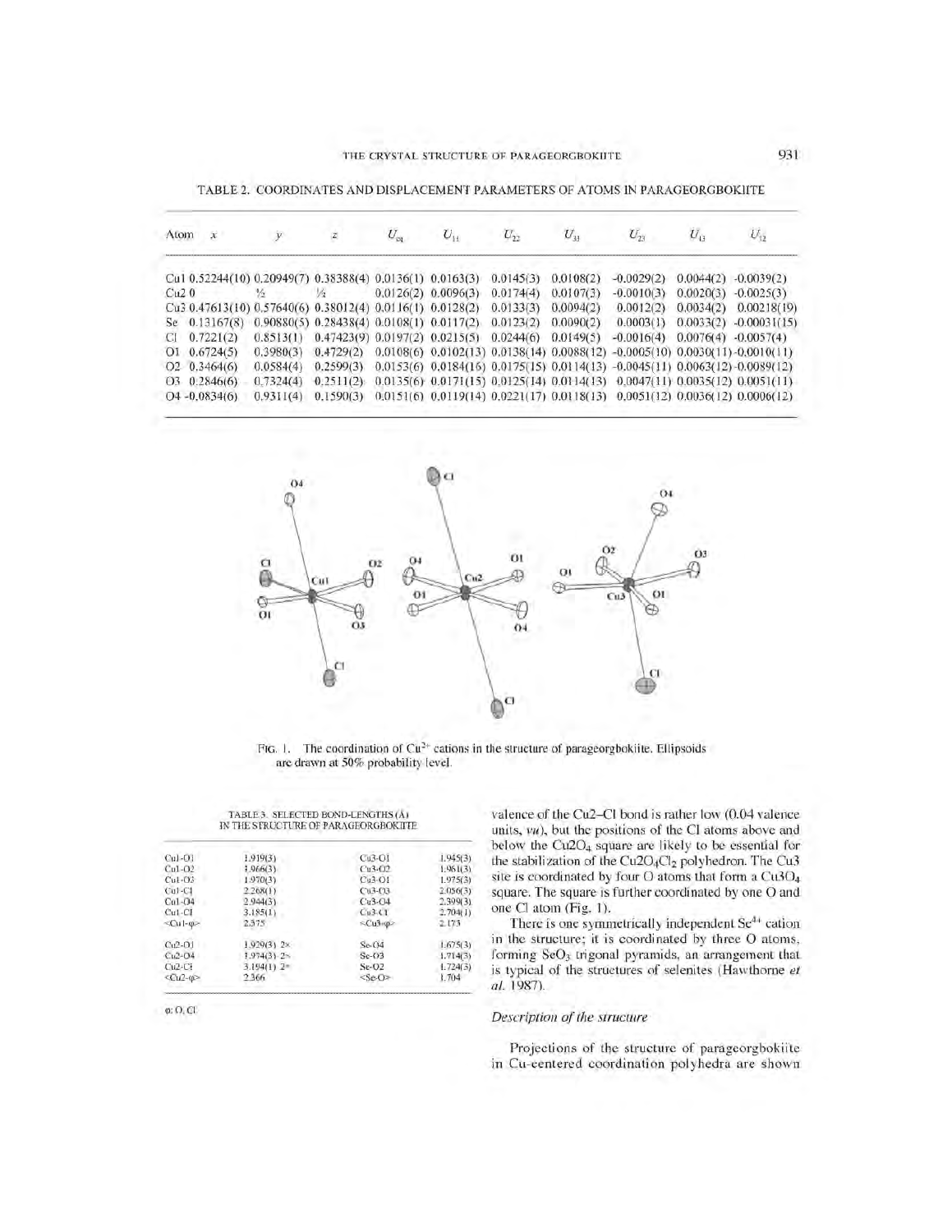in Figure 2. The Cu1 $\varphi_6$  and Cu1 $\varphi_6$  octahedra share edges to form sheets parallel to (100). The Cu2 $\varphi_6$ octahedra share faces with two Cu1 $\varphi_6$  octahedra of the adjacent sheets, which results in the formation of a three-dimensional framework of octahedra. The  $SeO<sub>3</sub>$ trigonal bipyramids share corners with the Cu-centered octahedra.

However, as in the case of georgbokiite (Krivovichev *et al*. 1999a), the structure of parageorgbokiite is best described in terms of arrangements of the strong *M*–O bonds ( $M = Se^{4+}$  and Cu<sup>2+</sup>). We note that the O1 atom is not bonded to Se4+ cations and thus is not a part of the  $SeO<sub>3</sub>$  group. This atom is tetrahedrally coordinated by four  $Cu^{2+}$  cations, resulting in the formation of oxocentered  $O1Cu<sub>4</sub>$  tetrahedra. Two  $O1Cu<sub>4</sub>$  tetrahedra share the Cu3...Cu3 edge to form a  $O_2Cu_6$  dimer. It is interesting that such dimers are present in the structures of two other fumarolic minerals, euchlorine,  $NaKCu<sub>3</sub>O(SO<sub>4</sub>)<sub>3</sub>$ (Scordari & Stasi 1990), and fedotovite,  $K_2Cu_3O(SO_4)$ <sub>3</sub> (Vergasova *et al*. 1988, Starova *et al*. 1991). The dimers are further linked by sharing the Cu2 corners to form  $O_2Cu_5$  infinite chains parallel to the *a* axis (Fig. 3a). The  $SeO<sub>3</sub>$  pyramids are attached to the faces of the oxocentered tetrahedra in a "face-to-face" arrangement (Krivovichev *et al*. 1999b, Krivovichev & Filatov 2001) to form the complex  $([O_2Cu_5][SeO_3]_2)^{2+}$  chain shown in Figure 3b. These complex metal oxoselenite chains are linked together to form a three-dimensional framework with channels occupied by Cl<sup>-</sup> anions (Fig. 4b).

# **DISCUSSION**

Parageorgbokiite is a dimorph of georgbokiite,  $Cu<sub>5</sub>O<sub>2</sub>(SeO<sub>3</sub>)<sub>2</sub>Cl<sub>2</sub>$ . A comparison of the crystallographic parameters of the two minerals is given in Table 5. Both parageorgbokiite and georbokiite have the same space-group,  $P2_1/c$  (monoclinic), but differ in their unit-cell parameters. Moreover, structural studies of the two minerals have demonstrated that both are based upon the same complex  $([O_2Cu_5][SeO_3]_2)^{2+}$  chains (= 1D modules), represented in Figure 3. However, the arrangements of the chains in the structures are different, as shown in Figure 4. In georgbokiite,  $\alpha$ - $Cu<sub>5</sub>O<sub>2</sub>(SeO<sub>3</sub>)<sub>2</sub>Cl<sub>2</sub>$  (Fig. 4a), the chains are linked into layers that are parallel to (100), such that the structure has channels parallel to the *c* axis ( $c = 5.579$  Å) that are occupied by the Cl– anions. It is very likely that these

TABLE 4. BOND-VALENCE ANALYSIS (vu) FOR PARAGEORGBOKIITE

|            | CI                        | O <sub>1</sub>       | O <sub>2</sub> | O <sub>3</sub> | O <sub>4</sub>      | Σ            |
|------------|---------------------------|----------------------|----------------|----------------|---------------------|--------------|
| Cul<br>Cu2 | 0.48, 0.04<br>$0.04^{28}$ | 0.52<br>$0.51^{2/-}$ | 0.46           | 0.46           | 0.03<br>$0.45^{27}$ | 1.99<br>2.00 |
| Cu3<br>Se  | 0.15                      | 0.49, 0.45           | 0.47<br>1.27   | 0.36<br>1.30   | 0.14<br>1.44        | 2.06<br>4.01 |
| Σ          | 0.71                      | 1.97                 | 2.10           | 2.12           | 2.08                |              |



Fig. 2. The structure of parageorgbokiite shown in terms of Cu-centered octahedra approximately along the *a* (a) and *b* (b) axes. The  $Se^{4+}$  cations are shown as circles.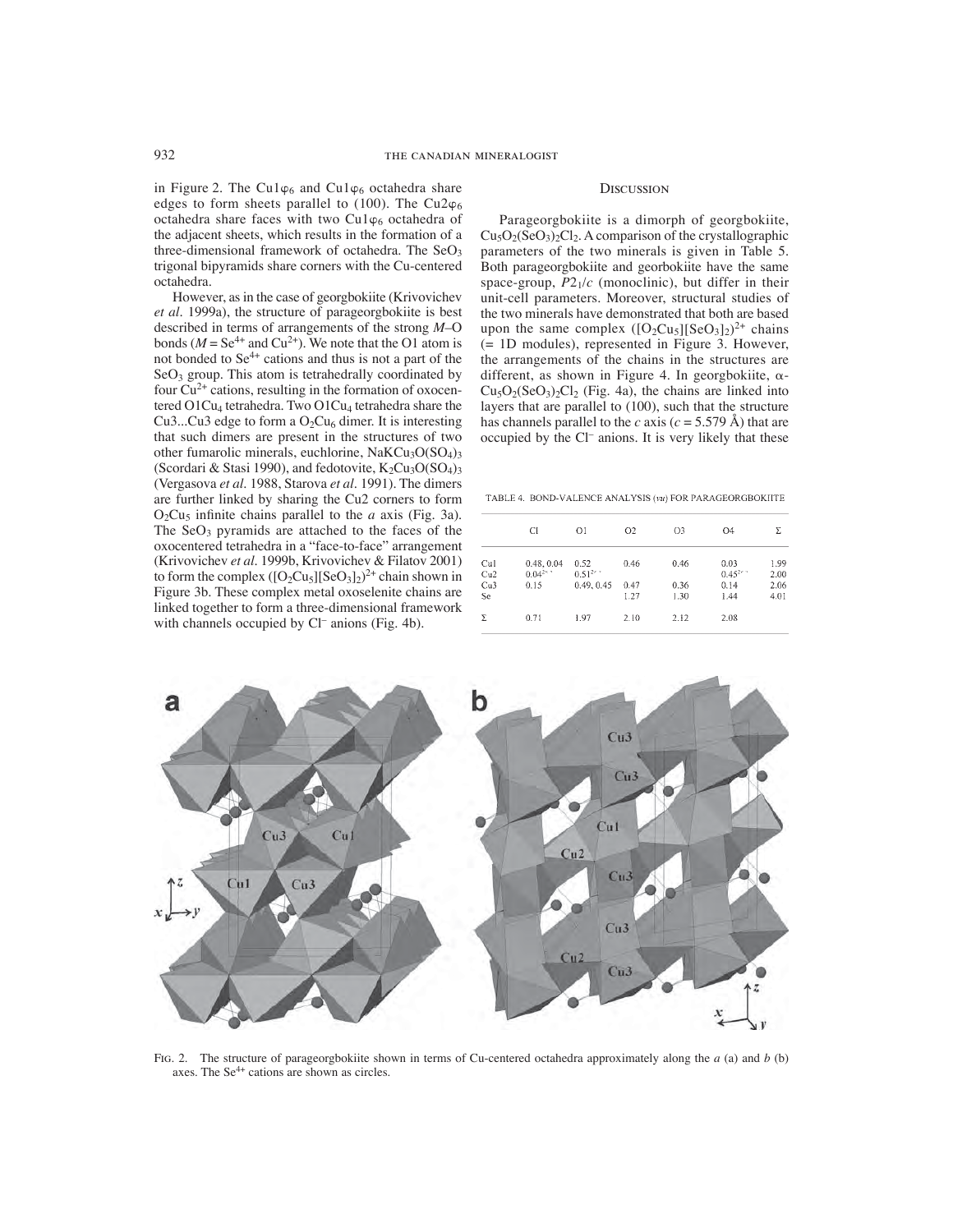channels also accommodate lone-electron pairs on the  $Se<sup>4+</sup>$  cations, as the apical vertices of the  $SeO<sub>3</sub>$  pyramids are oriented toward the Cl– anions. The same situation is observed for parageorgbokiite (Fig. 4b). However, in this case, the arrangement of the 1D metal–oxygen modules is different. Thus, the two structures represent an interesting case of modular arrangements, similar to those that have received considerable attention in the mineralogical and crystallographic literature recently (Ferraris *et al*. 2004).



FIG. 3. The  $O_2Cu_5$  chain of  $O1Cu_4$  tetrahedra (a) and its coordination by  $SeO<sub>3</sub>$  groups (b) in the structure of parageorgbokiite.

It is noteworthy that the channels in parageorgbokiite are significantly larger than those in georgbokiite. This is apparent from the unit-cell volumes of the two minerals, 462.3(6) and 477.53(8)  $\AA$ <sup>3</sup> for the  $\alpha$ and  $\beta$  modifications, respectively. Thus, the structure of parageorgbokiite is more open and of lower density than that of georgbokiite.

As the thermodynamic relationships between the two natural modifications of  $Cu<sub>5</sub>O<sub>2</sub>(SeO<sub>3</sub>)<sub>2</sub>Cl<sub>2</sub>$  are unknown, it is difficult to speculate on the stability of these compounds in Nature. However, from the lower density of parageorgbokiite in comparison to georbokiite, one may conclude that parageorgbokiite is probably a hightemperature modification of  $Cu<sub>5</sub>O<sub>2</sub>(SeO<sub>3</sub>)<sub>2</sub>Cl<sub>2</sub>$  that is either chemically or kinetically stabilized at ambient conditions. This hypothesis is also supported by the much greater abundance of georgbokiite in comparison to parageorgbokiite.

TABLE 5 COMPARATIVE CHARACTERISTICS OF PARAGEORGBOKIITE AND GEORGBOKIITE

|                           | Parageorgbokiite                                                                         | Georgbokiite*                                                                            |
|---------------------------|------------------------------------------------------------------------------------------|------------------------------------------------------------------------------------------|
| Chemical formula          | $\beta$ -Cu <sub>s</sub> O <sub>2</sub> (SeO <sub>3</sub> ) <sub>2</sub> Cl <sub>2</sub> | $\alpha$ -Cu <sub>s</sub> O <sub>2</sub> (SeO <sub>3</sub> ) <sub>2</sub> C <sub>3</sub> |
| Space group               | P2/c                                                                                     | $P2,$ / $c$                                                                              |
| a. Å                      | 5.3982(5)                                                                                | 6.045(2)                                                                                 |
| b, Å                      | 8.0543(8)                                                                                | 13.778(2)                                                                                |
| $c, \AA$                  | 11.128(1)                                                                                | 5.579(5)                                                                                 |
| $\beta$ , $\degree$       | 99.258(2)                                                                                | 95.76(4)                                                                                 |
| $V. \mathring{A}^3$       | 477.53(8)                                                                                | 462.3(6)                                                                                 |
| Z                         | 2                                                                                        | 2                                                                                        |
| $D_x$ , g/cm <sup>3</sup> | 4.84                                                                                     | 4.70                                                                                     |
| Color                     | Brown                                                                                    | Green                                                                                    |

\* Vergasova et al. (1999a).



FIG. 4. The structures of georgbokiite (a) and parageorgbokiite (b) projected along the extension of the  $O_2Cu_5$  chains (highlighted). The location of channels occupied by the Cl<sup>–</sup> anions and the lone pairs of electrons of the Se<sup>4+</sup> cations is indicated by the symbol  $\Psi$ .